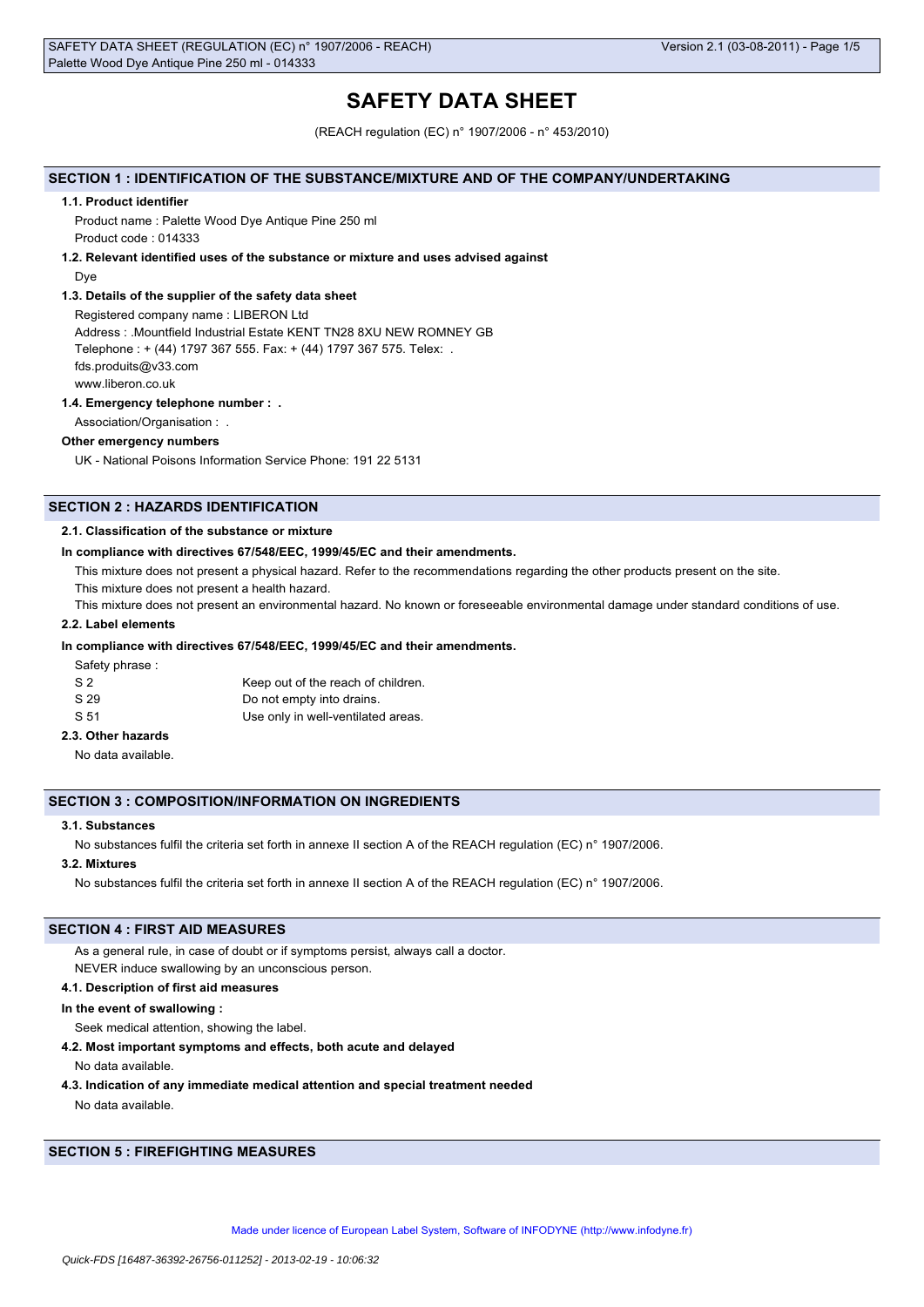#### Flammable.

# **5.1. Extinguishing media**

Keep packages near the fire cool, to prevent pressurised containers from bursting.

#### **Suitable methods of extinction**

- In the event of a fire, use :
- sprayed water or water mist
- foam
- multipurpose ABC powder
- BC powder
- carbon dioxide (CO2)

#### **Unsuitable methods of extinction**

- In the event of a fire, do not use :
- water jet

#### **5.2. Special hazards arising from the substance or mixture**

A fire will often produce a thick black smoke. Exposure to decomposition products may be hazardous to health.

Do not breathe in smoke.

In the event of a fire, the following may be formed :

- carbon monoxide (CO)
- carbon dioxide (CO2)

# **5.3. Advice for firefighters**

No data available.

# **SECTION 6 : ACCIDENTAL RELEASE MEASURES**

#### **6.1. Personal precautions, protective equipment and emergency procedures**

Consult the safety measures listed under headings 7 and 8.

#### **For fire-fighters**

Fire-fighters will be equipped with suitable personal protective equipment (See section 8).

#### **6.2. Environmental precautions**

Contain and control the leaks or spills with non-combustible absorbent materials such as sand, earth, vermiculite, diatomaceous earth in drums for waste disposal.

Prevent any material from entering drains or waterways.

# **6.3. Methods and material for containment and cleaning up**

Clean preferably with a detergent, do not use solvents.

# **6.4. Reference to other sections**

No data available.

# **SECTION 7 : HANDLING AND STORAGE**

Requirements relating to storage premises apply to all facilities where the mixture is handled.

# **7.1. Precautions for safe handling**

Always wash hands after handling.

#### **Fire prevention :**

Prevent access by unauthorised personnel.

**Recommended equipment and procedures :**

For personal protection, see section 8.

Observe precautions stated on label and also industrial safety regulations.

#### **Prohibited equipment and procedures :**

No smoking, eating or drinking in areas where the mixture is used.

#### **7.2. Conditions for safe storage, including any incompatibilities**

No data available.

#### **Storage**

Keep out of reach of children. Do not allow to freeze

# **Packaging**

Always keep in packaging made of an identical material to the original.

#### **7.3. Specific end use(s)**

No data available.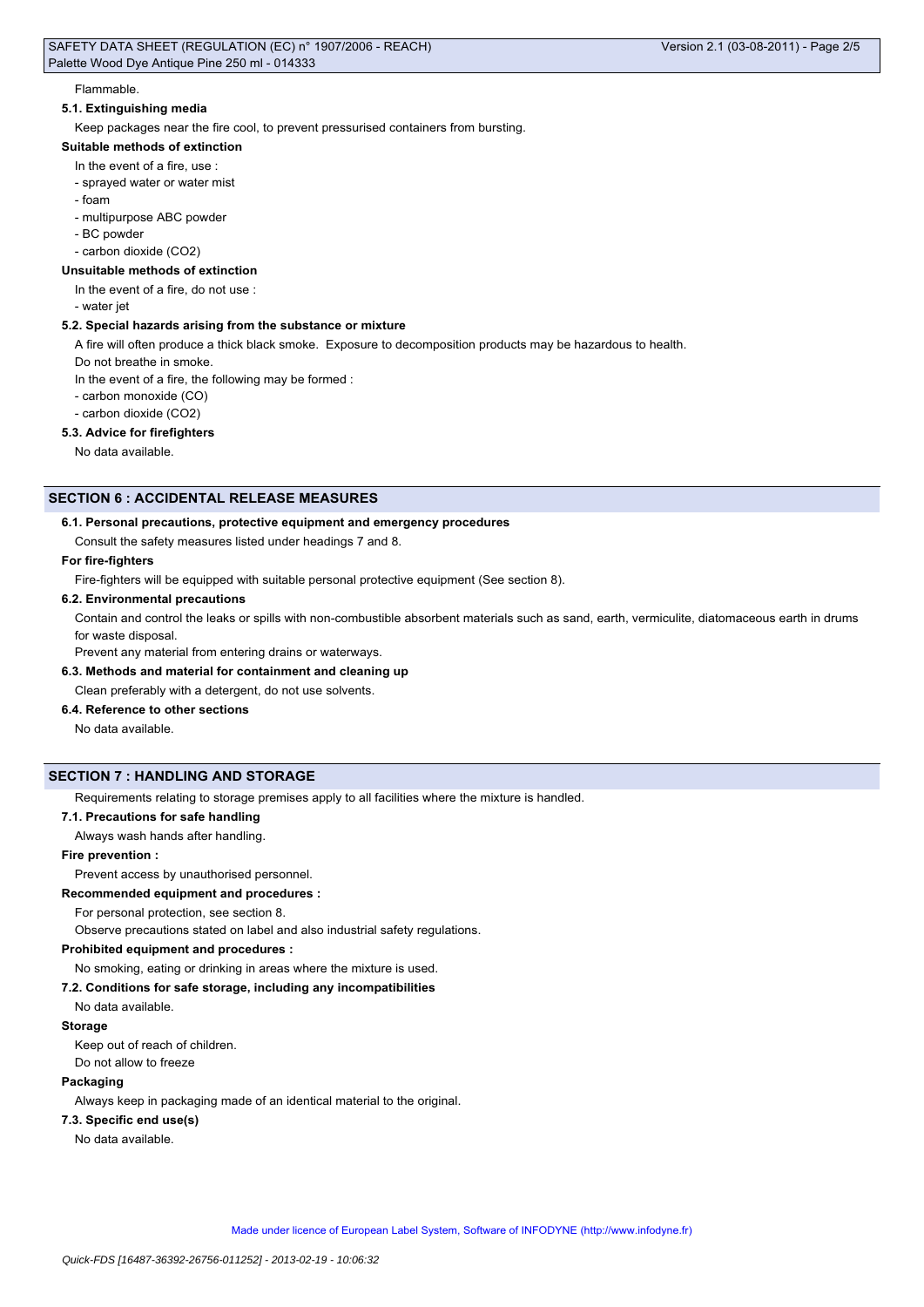#### **8.1. Control parameters**

No data available.

#### **8.2. Exposure controls**

### **Personal protection measures, such as personal protective equipment**

Use personal protective equipment that is clean and has been properly maintained.

Store personal protective equipment in a clean place, away from the work area.

Never eat, drink or smoke during use. Remove and wash contaminated clothing before re-using. Ensure that there is adequate ventilation, especially in confined areas.

# **- Eye / face protection**

#### Avoid contact with eyes.

Use eye protectors designed to protect against liquid splashes

Before handling, wear safety goggles in accordance with standard EN166.

### **- Hand protection**

Wear suitable protective gloves in the event of prolonged or repeated skin contact.

- Type of gloves recommended :
- Natural latex
- Nitrile rubber (butadiene-acrylonitrile copolymer rubber (NBR))
- PVC (polyvinyl chloride)
- PVA (Polyvinyl alcohol)

- Butyl Rubber (Isobutylene-isoprene copolymer)

#### **- Body protection**

Work clothing worn by personnel shall be laundered regularly. After contact with the product, all parts of the body that have been soiled must be washed.

# **SECTION 9 : PHYSICAL AND CHEMICAL PROPERTIES**

# **9.1. Information on basic physical and chemical properties**

# **General information :**

| Physical state:                                        | fluid liquid.   |
|--------------------------------------------------------|-----------------|
| Important health, safety and environmental information |                 |
|                                                        | slightly basic. |
| pH:                                                    | Not stated.     |
| Flash point interval :                                 | not relevant.   |
| Vapour pressure :                                      | not relevant.   |
| Density:                                               | $0.95 - 1.2$    |
| Water solubility:                                      | Dilutable.      |
| .                                                      |                 |

# **9.2. Other information**

No data available.

# **SECTION 10 : STABILITY AND REACTIVITY**

# **10.1. Reactivity**

No data available.

#### **10.2. Chemical stability**

This mixture is stable under the recommended handling and storage conditions in section 7.

### **10.3. Possibility of hazardous reactions**

- No data available.
- **10.4. Conditions to avoid**
	- Avoid :
	- heating
	- heat
	- frost

# **10.5. Incompatible materials**

#### **10.6. Hazardous decomposition products**

The thermal decomposition may release/form :

- carbon monoxide (CO)
- carbon dioxide (CO2)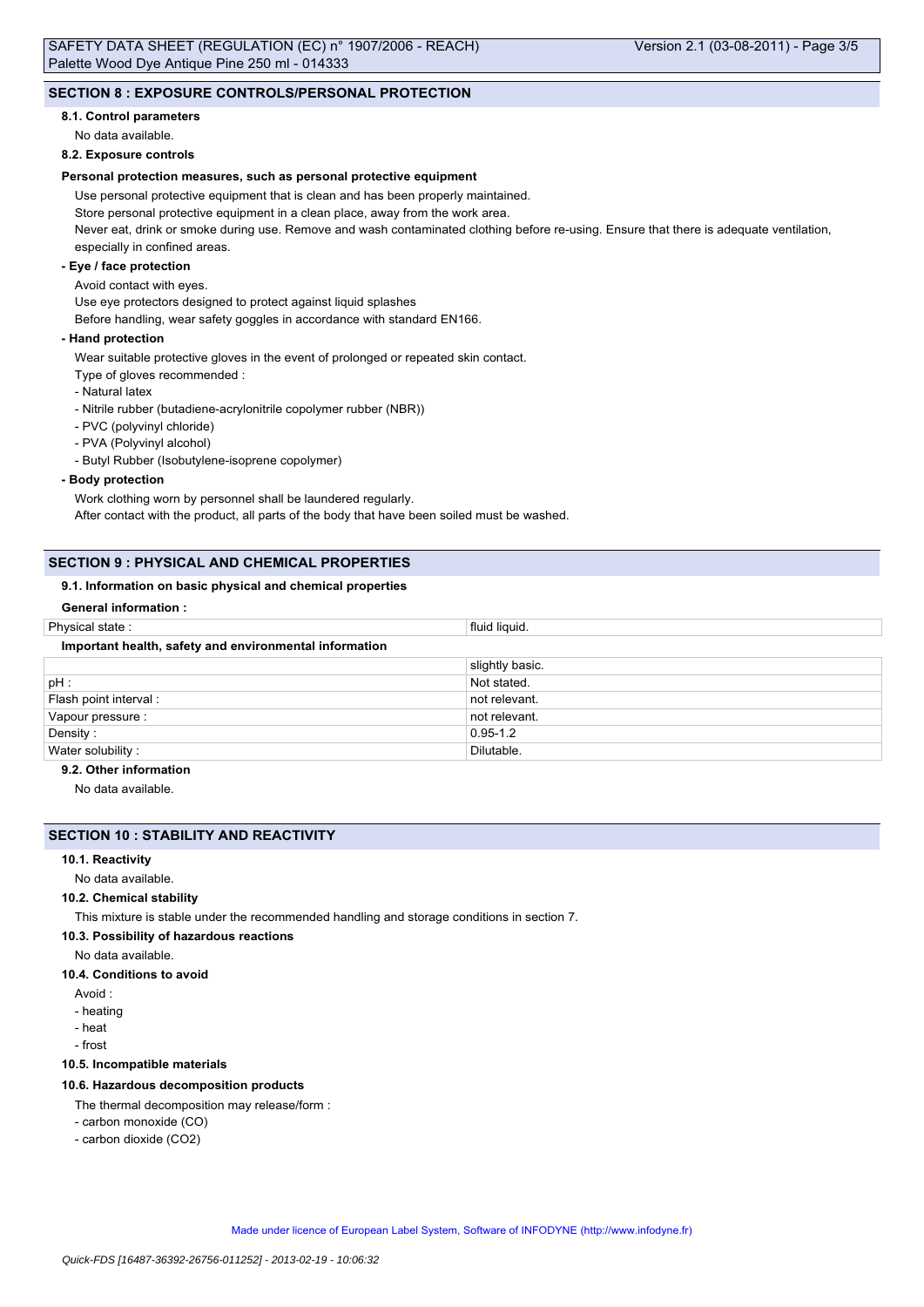# **SECTION 11 : TOXICOLOGICAL INFORMATION**

#### **11.1. Information on toxicological effects**

Repeated or prolonged contact with the mixture may cause removal of natural oil from the skin resulting in non-allergic contact dermatitis and absorption through the skin.

#### **11.1.1. Substances**

No toxicological data available for the substances.

#### **11.1.2. Mixture**

No toxicological data available for the mixture.

# **SECTION 12 : ECOLOGICAL INFORMATION**

#### **12.1. Toxicity**

#### **12.1.1. Substances**

No aquatic toxicity data available for the substances.

#### **12.1.2. Mixtures**

No aquatic toxicity data available for the mixture.

#### **12.2. Persistence and degradability**

No data available.

### **12.3. Bioaccumulative potential**

No data available.

#### **12.4. Mobility in soil**

No data available.

#### **12.5. Results of PBT and vPvB assessment**

No data available.

#### **12.6. Other adverse effects**

No data available.

### **SECTION 13 : DISPOSAL CONSIDERATIONS**

Proper waste management of the mixture and/or its container must be determined in accordance with Directive 2008/98/EC.

#### **13.1. Waste treatment methods**

Do not pour into drains or waterways.

# **Waste :**

Waste management is carried out without endangering human health, without harming the environment and, in particular without risk to water, air, soil, plants or animals.

Recycle or dispose of waste in compliance with current legislation, preferably via a certified collector or company.

Do not contaminate the ground or water with waste, do not dispose of waste into the environment.

### **Soiled packaging :**

Empty container completely. Keep label(s) on container.

Give to a certified disposal contractor.

# **SECTION 14 : TRANSPORT INFORMATION**

# Exempt from transport classification and labelling.

Transport product in compliance with provisions of the ADR for road, RID for rail, IMDG for sea and ICAO/IATA for air transport (ADR 2011 -IMDG 2010 - ICAO/IATA 2011).

### **SECTION 15 : REGULATORY INFORMATION**

**15.1. Safety, health and environmental regulations/legislation specific for the substance or mixture**

#### **- Particular provisions :**

No data available.

#### **15.2. Chemical safety assessment**

No data available.

# **SECTION 16 : OTHER INFORMATION**

Since the user's working conditions are not known by us, the information supplied on this safety data sheet is based on our current level of knowledge and on national and community regulations.